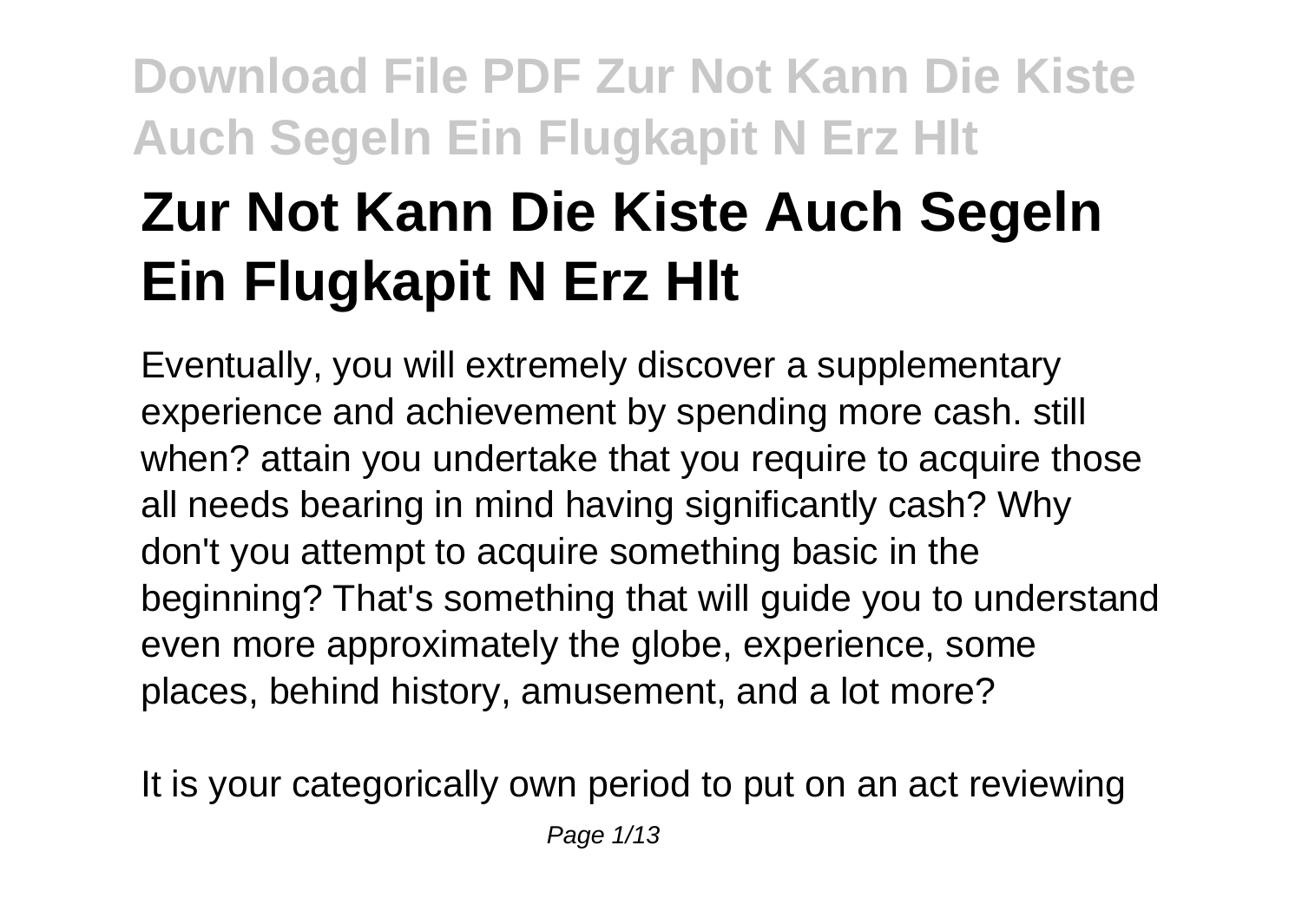habit. accompanied by guides you could enjoy now is **zur not kann die kiste auch segeln ein flugkapit n erz hlt** below.

The art of asking | Amanda PalmerWhy are sloths so slow? - Kenny Coogan

Cards Against Humanity PHAN EDITION!

Why the majority is always wrong | Paul Rulkens | TEDxMaastricht Strange answers to the psychopath test | Jon Ronson World's Weirdest Item | OT 26 The Life of Andy Warhol (documentary - part one) Time to Die | SPIES ARE FOREVER Act 1 Part 8 Depression, the secret we share | Andrew Solomon 13 Ways to SNEAK PETS INTO THE MOVIES! Sneak Pets Not Snacks into The Movies by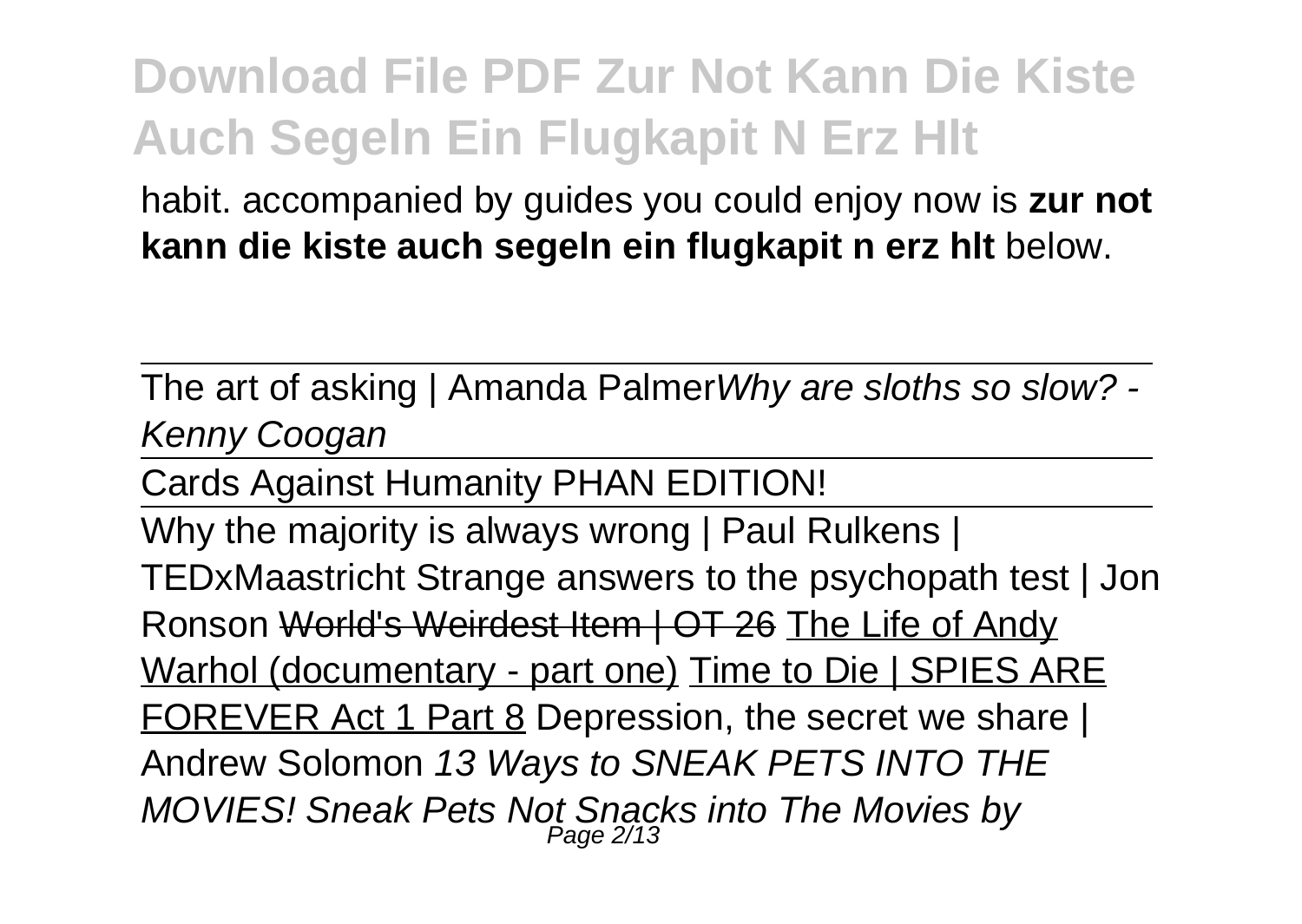KABOOM! RECONNECT - THE MOVIE: Featuring Dennis McKenna, Jordan Peterson, Dorian Yates \u0026 More Die Podcast Formel Erfahrungen von Dirk Kreuter DIY Mini Notebooks from one sheet of Paper with Emoji - Back to school. Easy DIY School Supplies Matthew Mercer: Lessons in being a Good Dungeon Master **Critical Role Cast Dance Night #2 Detective Donut's Detective Stories: A SuperHeroKids Classic Mysteries Compilation** Critical Role's Sam Riegel on Nott and the D\u0026D Beyond Jingle DIY SQUISHY VENDING MACHINE**Critical Role - Cuteness Meltdown \"Whats your favourite Monster?\" MASSIVE SPOILER!!!** The Making of \"Your Turn to Roll\" | The Legend of Vox Machina Experiment: Shredding POP IT 10 ways to have a better conversation | Celeste Headlee We Broke The<br>Page 3/13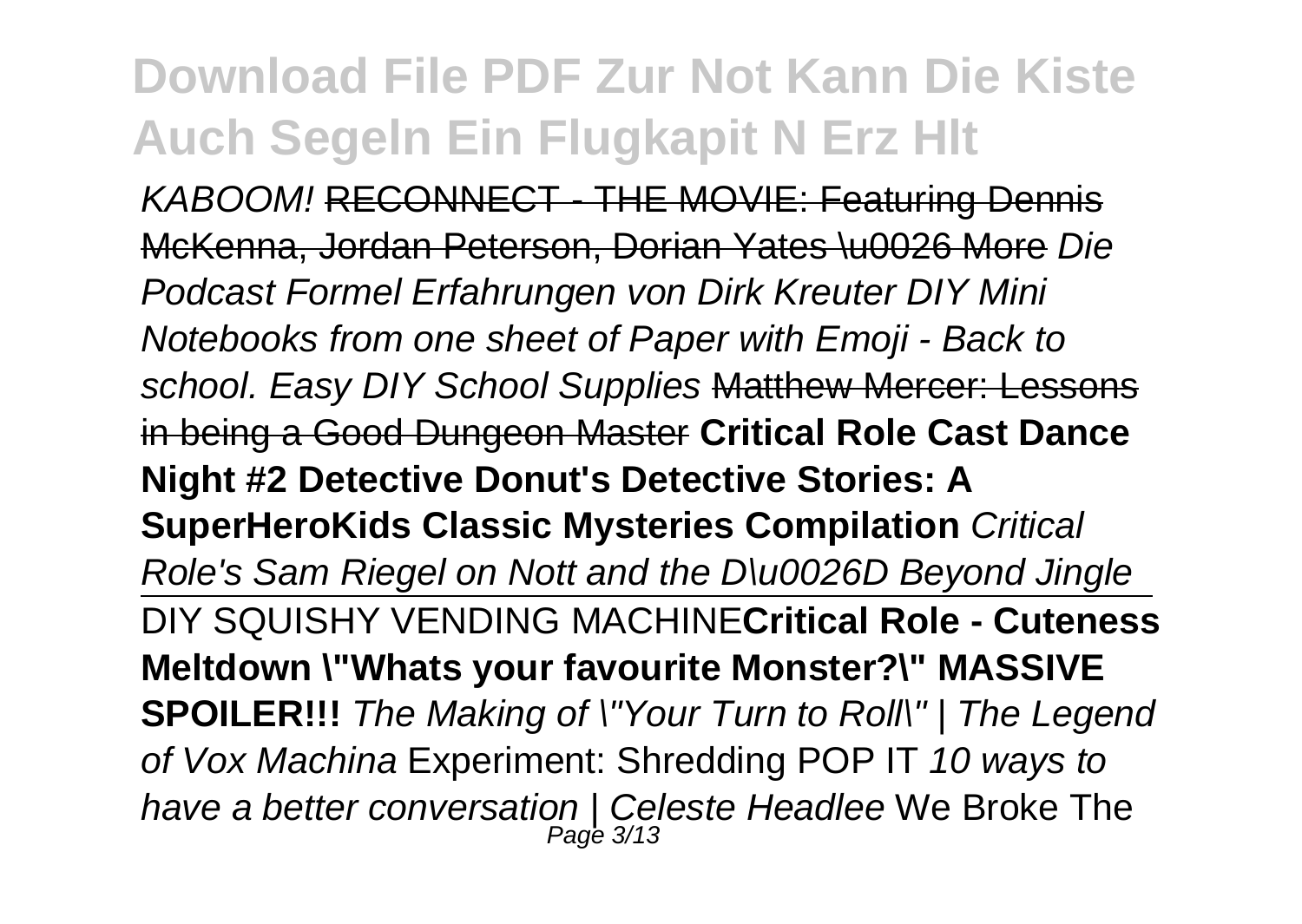Budget | OT 12 Laving in a Box of Snakes | OT 9 Eating Dog Food Like Cereal ? | OT 15 **How to spot a liar | Pamela Meyer** Real Value | Economics Documentary with Dan Ariely | Sustainability | Social Entrepreneurship The Box of Will Quest Part 1: 1 Million Subscriber Special SuperHeroKids SHK Comic in Real Life Ancient Bible Prophecy Reveals the Future | Daniel 2 | Mark Finley Lost \u0026 Found | Critical Role | Campaign 2, Episode 13 Zur Not Kann Die Kiste With some significant headwinds now easing, it is time to reassess the challenges and opportunities in emerging markets.

Are fundamentals turning more positive for emerging mark assets?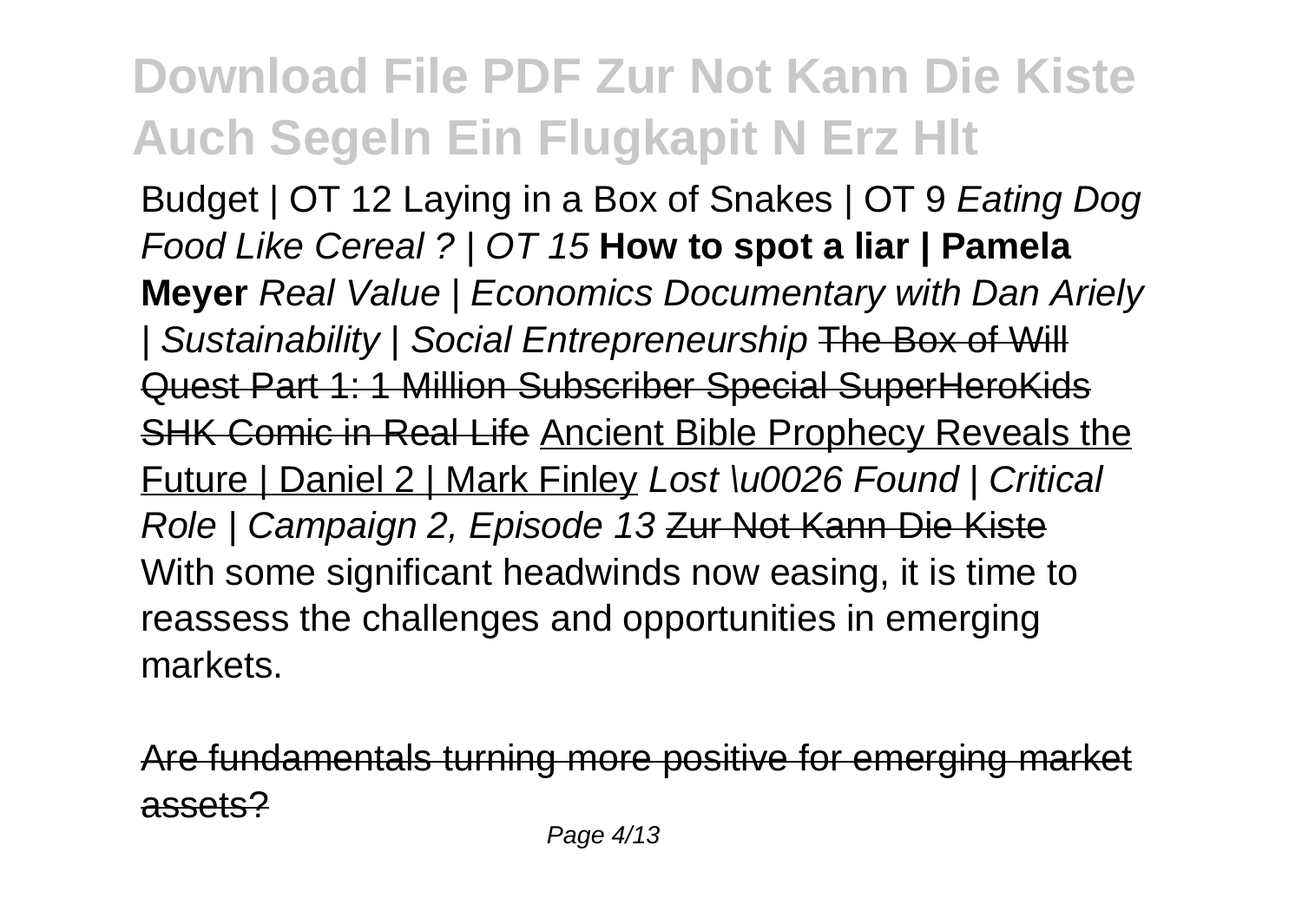Chinese growth slowed in the second quarter, as expected, but the sluggish consumer recovery may be weighing on the minds of policymakers.

#### Are China's economic prospects shifting?

Call of Duty: Black Ops Cold War & Warzone SAISON 4 RELOADED ist gestartet. Neben vielen Neuerungen kommen Call of Duty's ??? Zombie-Horden in "Mauer der Toten" auch nach Berlin.

Call of Duty: Black Ops Cold War & Warzone | "Mauer Der Toten" Saison 4 Trailer (Deutsch) Bei der vorliegenden Studie handelt es sich um die überarbeitete Fassung meiner Habilitationsschrift, die 2014 Page 5/13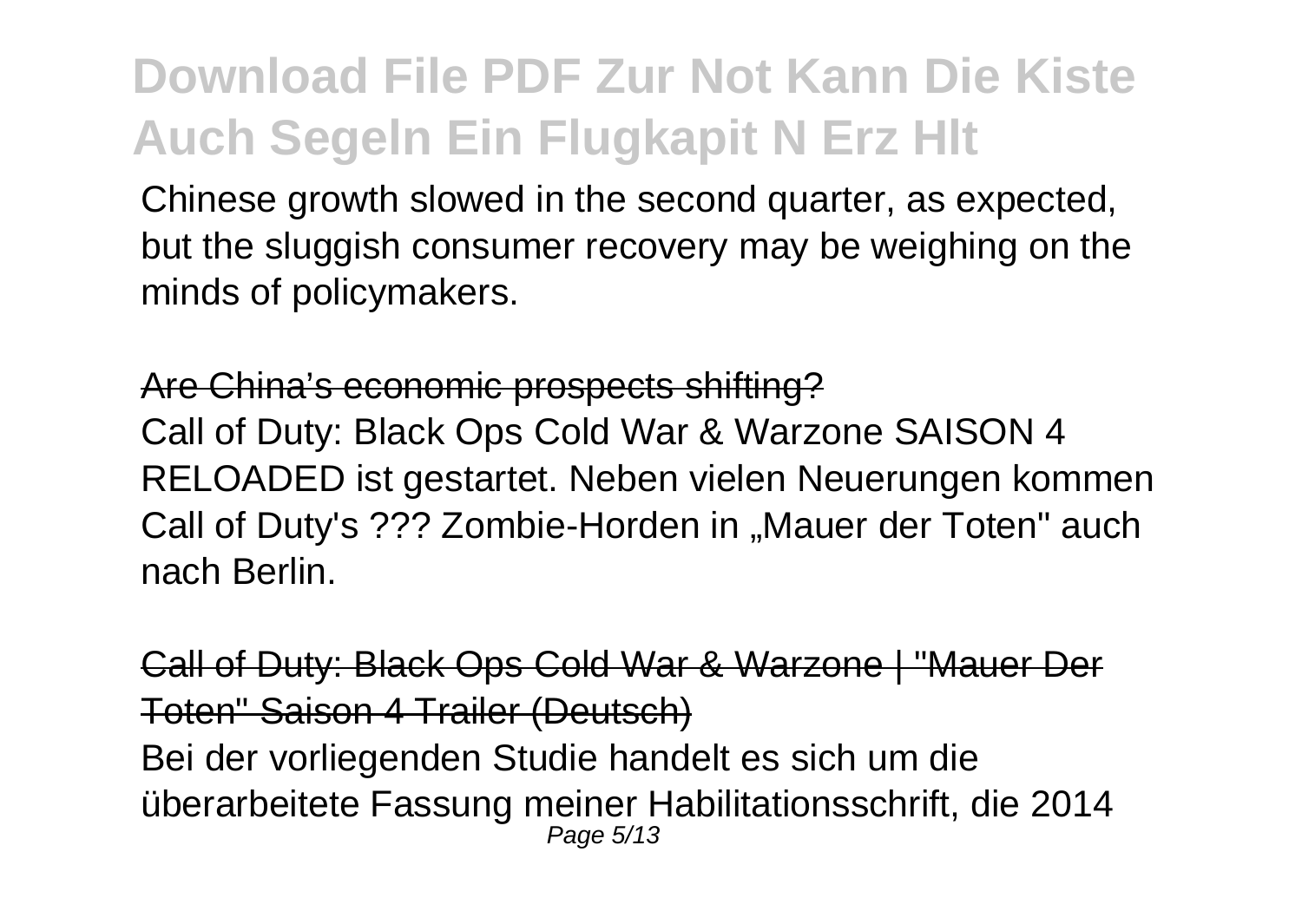von der Theologischen Fakultät der Universität Zürich angenommen wurde. Ein Teil meiner ...

Das Endgericht bei Paulus: Framesemantische und exegetische Studien zur paulinischen Eschatologie und **Soterologie** 

The first two holes drilled by Goliath Resources (TSXV: GOT; FRA: B4IF) at its Golddigger project in British Columbia's Golden Triangle confirm and expand the geological picture of last year's ...

Goliath Resources: First drill hole exceeds expectations WEEE Forum, EuRIC, Eucobat, EERA, MWE and the Weeelabex Organisation join forces to counter the occurrence Page 6/13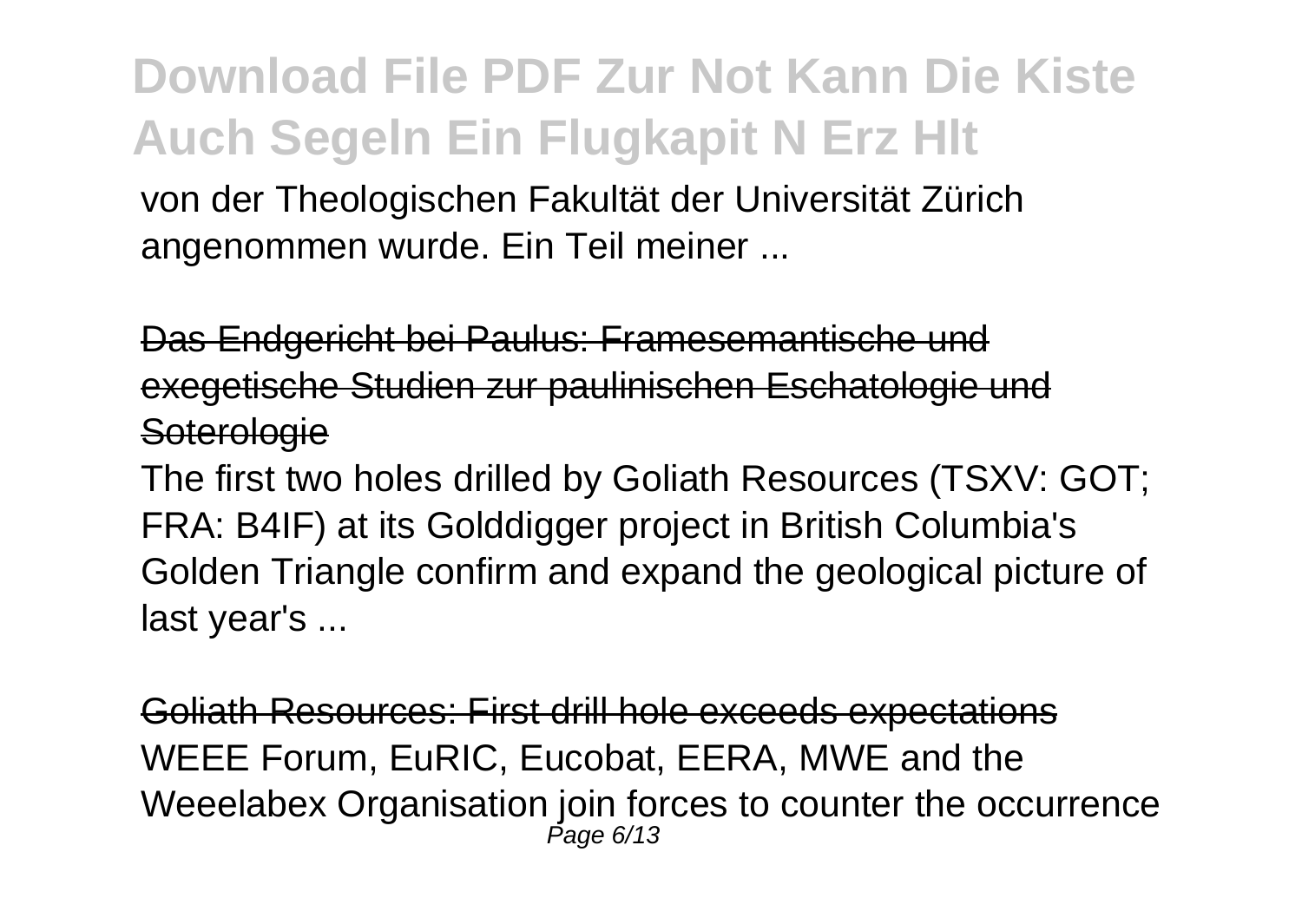of fires caused by lithium batteries and e-waste cont ...

Good practices in tackling fires caused by lithium batteries in e-waste

Granite Creek Copper Ltd. (TSX.V: GCX; FRA: A2PFE0) is conducting its most extensive exploration campaign to date, a program which now consists of nearly 13,000 meters of drilling at its Carmacks ...

Granite Creek: IP findings generate compelling new targets for expanded 2021 drill program

The English industrial city is bringing sustainable waste management a step forward. Hitachi Zosen Inova (HZI) has been awarded the contract to build a new E ... Page 7/13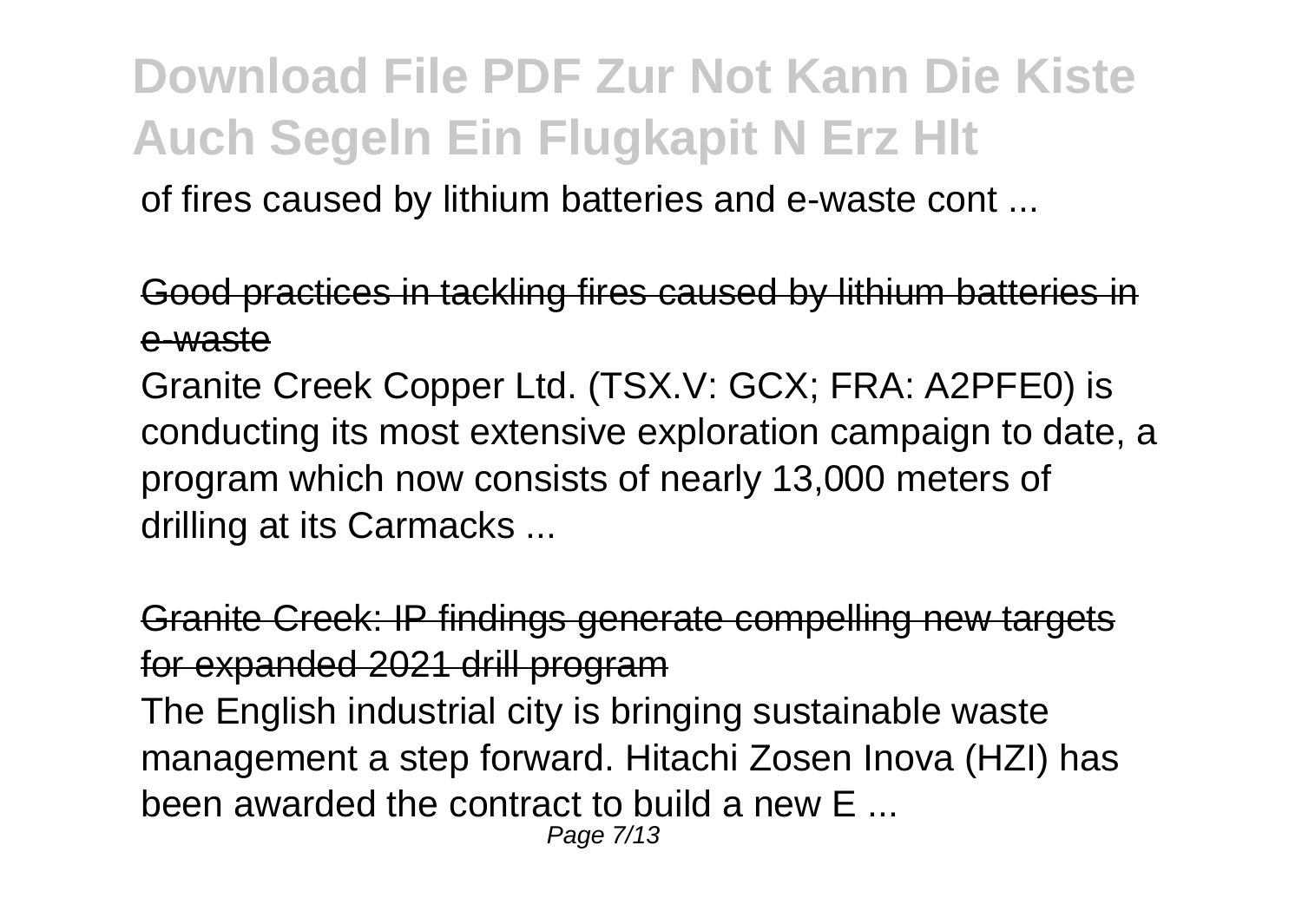Leeds treats non-recyclable waste with technology from Hitachi Zosen Inova

Blue Ocean Robotics, der Hersteller der UVD Robots zur autonomen Desinfektion ... schnell anpassen und bei Bedarf optimieren kann – eine Funktion, die kein anderer UV-C-Desinfektionsroboter ...

UVD Robots erhält vom weltweit operierenden Facility-Management-Unternehmen ISS Auftrag über die Lieferung autonomer Desinfektionsroboter

If there are positions or rights to subscribe to disclose in more than one class of relevant securities of the offeror or offeree named in 1(c), copy table 2(a) or (b) (as appropriate) for each Page 8/13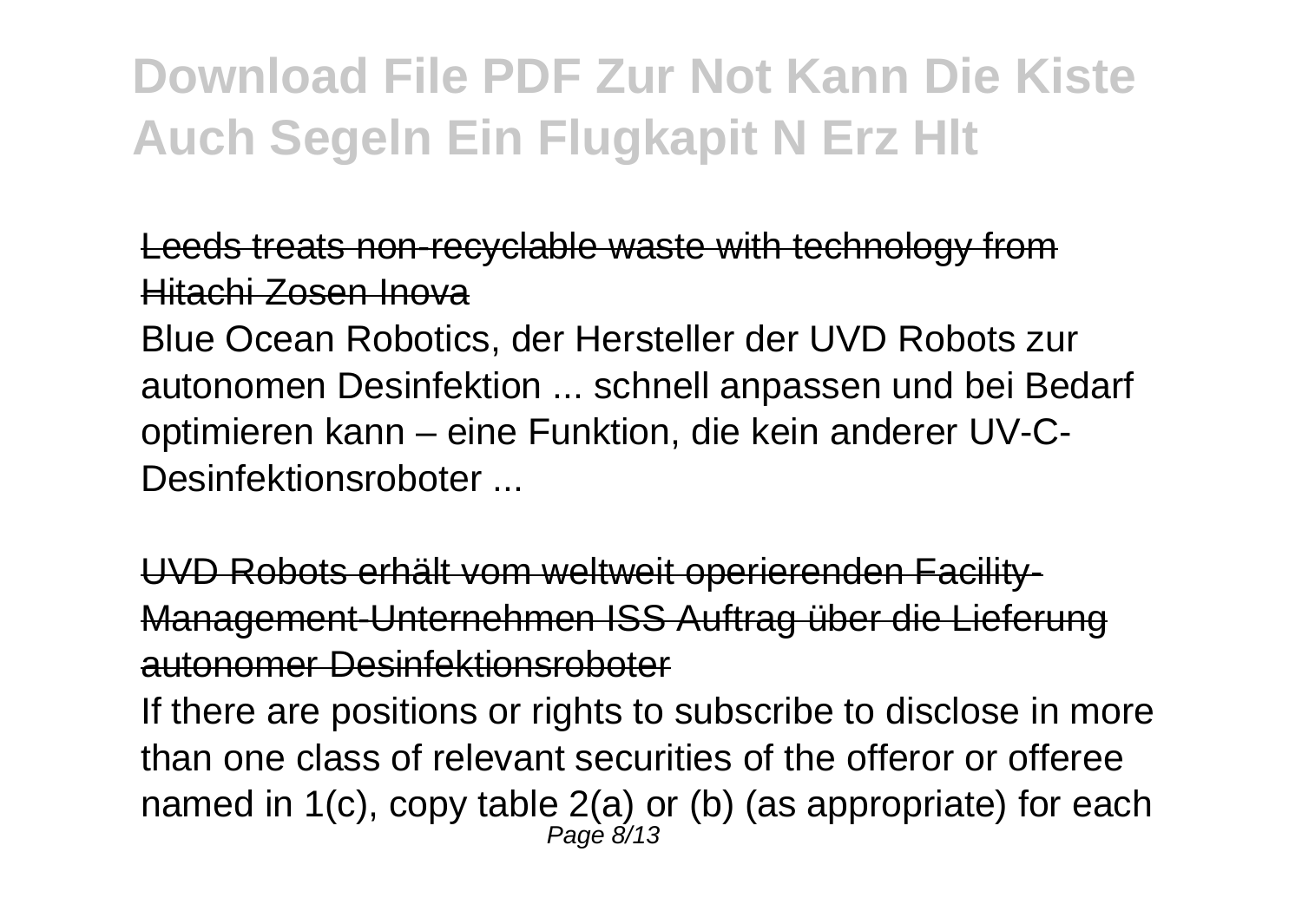...

Form 8.3 - Maitland Institutional Services Limited: Ultra Electronics Holdings plc Easy handling, accuracy & security The HyWEAR compact can be integrated directly into existing processes and does not ... Die Nutzung von hier veröffentlichten Informationen zur Eigeninformation ...

A new partnership between proLogistik and FEIG ELECTRONIC is making logistics more efficient Market Report08.07.2021 / 15:30 Press release, July 8, 2021Sustainable strategies for investing in healthcare capture the spirit of the times - and generate competitive returnsThree Page 9/13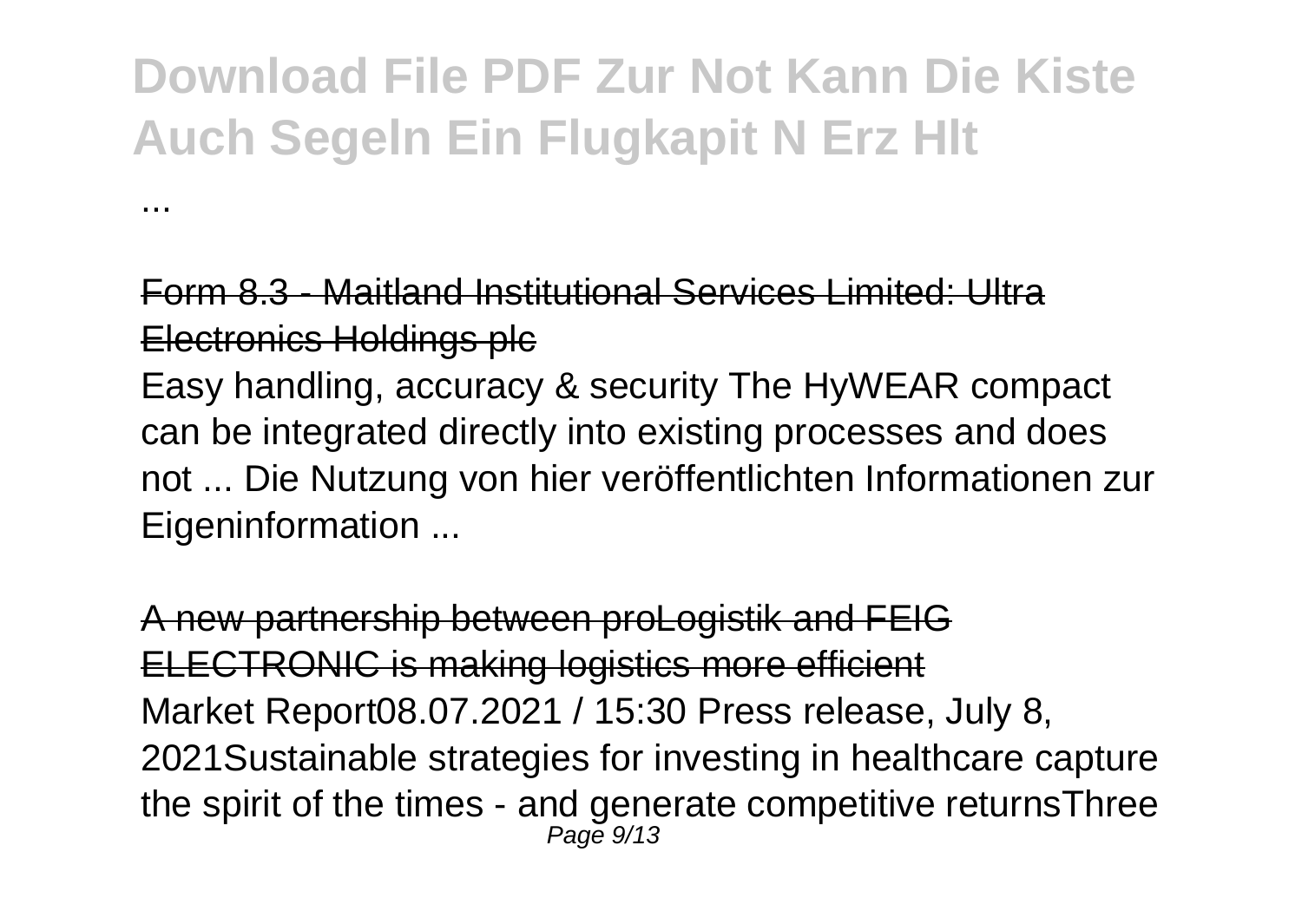Bellevue Asset Management AG: Sustainable strategies for investing in healthcare capture the spirit of the times - and generate competitive returns Hierdurch wird eine neue Fähigkeit hinzugefügt, die den Möglichkeiten unserer Gegner überlegen ist", so Kuldar Väärsi, CEO bei Milrem Robotics. iMUGS werde zur

strategischen Autonomie der ...

iMUGS-Konsortium demonstriert Manned-Unmanned-Teaming-Fähigkeiten unter der Führung von Milrem Robotics Underscoring the power and simplicity of a cloud-hosted 5G core, the entire demo was set-up and run by a single person Page 10/13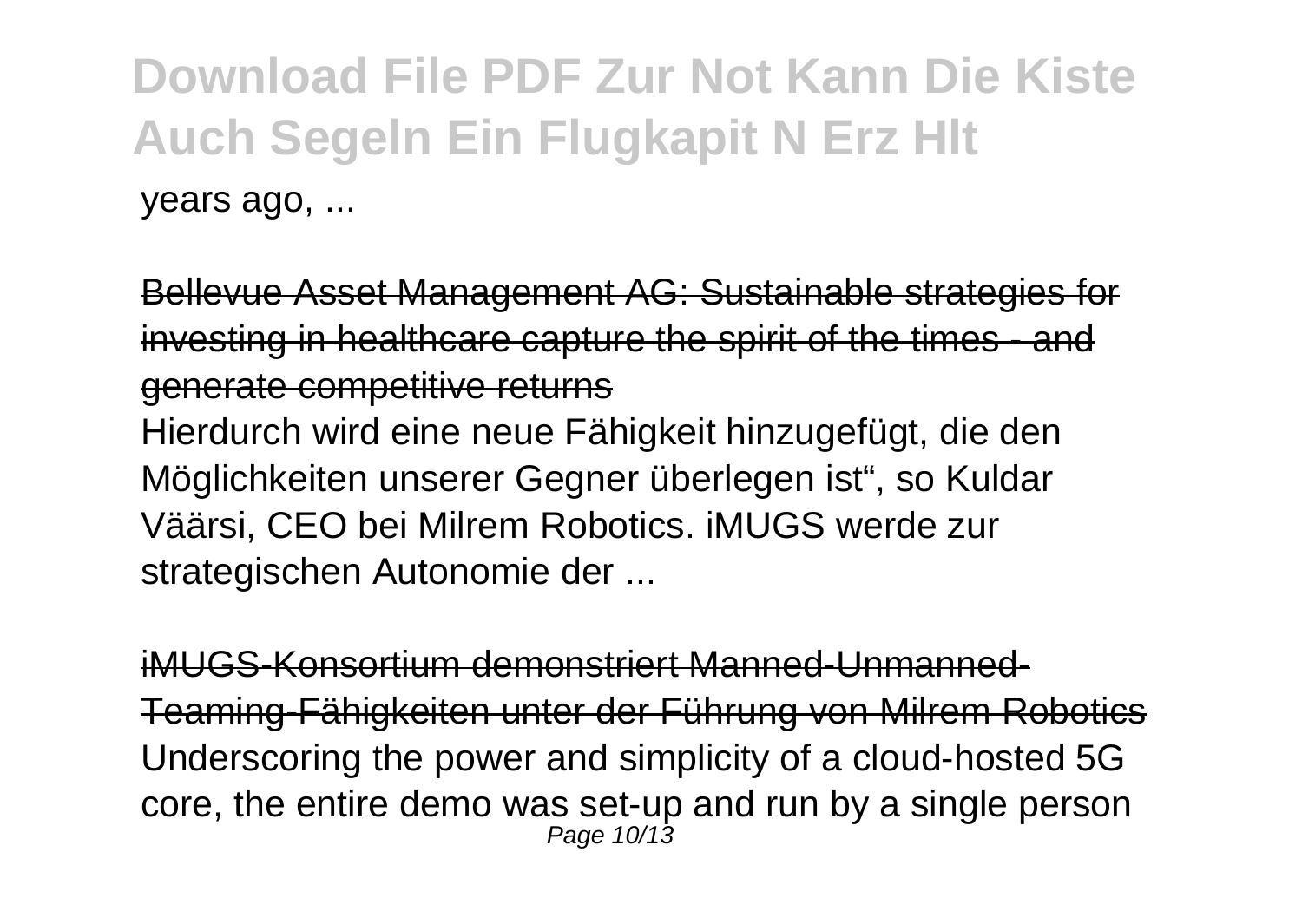(who is not ... Die Nutzung von hier veröffentlichten Informationen zur ...

#### SES Leads Satellite-enabled 5G Tests

This press release does not constitute an offer to sell or the solicitation of an offer to buy these securities, nor shall there be any sale of these securities in any state or jurisdiction in ...

#### Rapid Micro Biosystems Announces Pricing of Initial Public **Offering**

For us, linen is not just fabric; it is the essence of simplicity and the embodiment of purity and beauty, in every inch.' 100% Capri linen is a completely sustainable form of fabric, touted for ...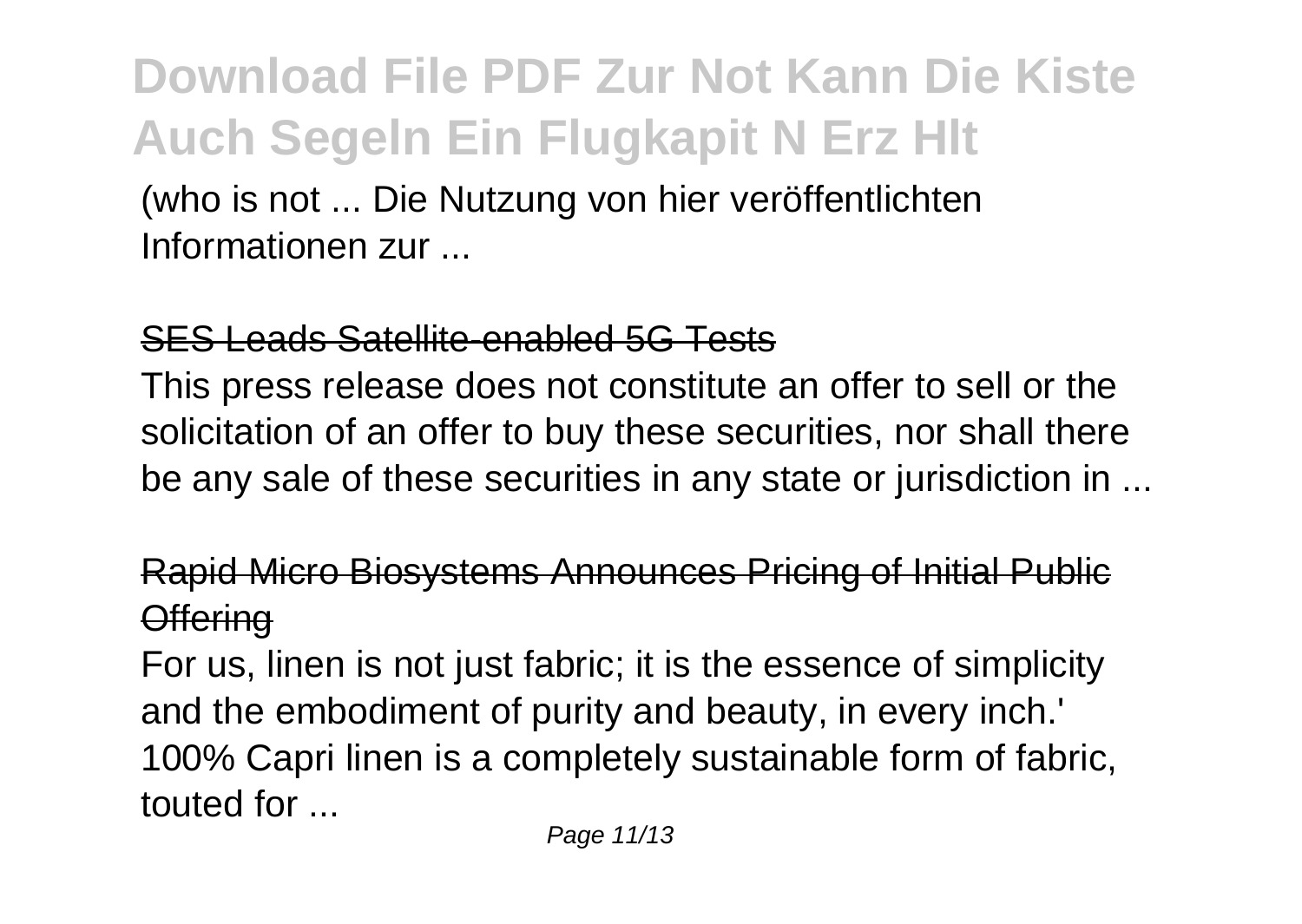100% Capri Poised to Disrupt Linen and Garments Industry by Offering 'the Finest Linen in the World' Die vollständige ... zur Verfügung. Damit soll gezeigt werden, wie man in jeder Art von Bar oder Restaurant einfach, schnell, beständig und skalierbar Qualitätscocktails servieren kann ...

TAILS® visiert 10.000 Verkaufsstellen in ganz Europa an Velodyne Lidar, Inc. (Nasdaq: VLDR, VLDRW) stellte heute die nächste ... Entfernung bis zur Kollision, wodurch eine sicherere Fahrzeugreaktion ermöglicht wird. Der Sensor kann auch mit anderen